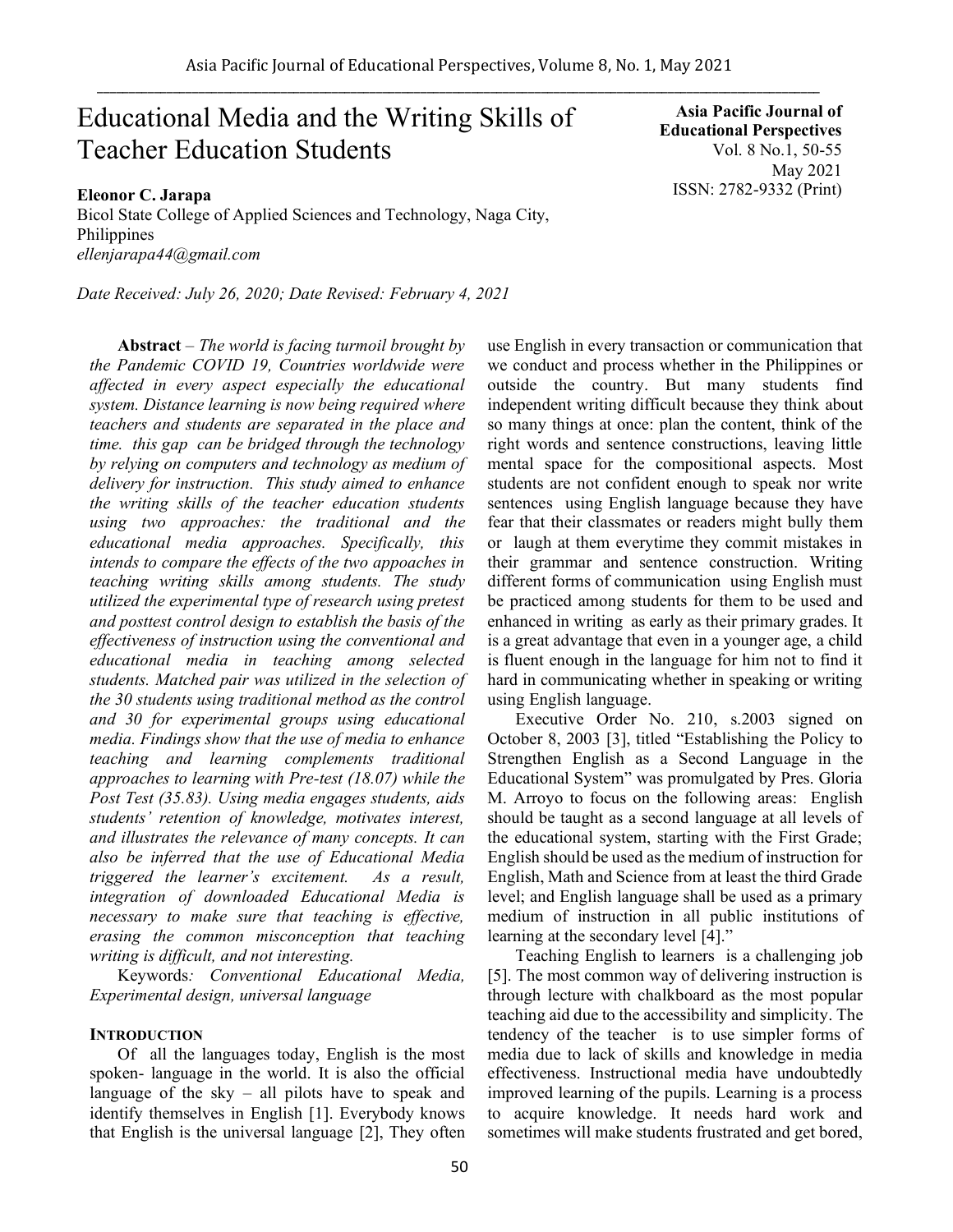so that they lose their attention to a lesson. In this case, the use of media in teaching- learning process is needed to attract students' attention and to make teachinglearning activities more interesting and also effective[ 6].

In the present educational scenario, books are a highly portable form of information and can be accessed when, where, and at whatever rate and level of detail the reader desires [5],[7]. There is a dominance of the oral tradition. Many teachers have realized that regular lecture followed by classroom discussion often centers on a set of prescribed questions and might limit the learning that students may acquire.

Media can be thought of as any teaching aids or resources that are used as a part of an instructional sequence to demonstrate or clarify course content. The use of media can lengthen the average adult's attention span by strategically refocusing attention. It has been estimated that 75% to 95% of what we learn comes through the sense of sight, 10% to 15% through hearing, 3% to 4% through smell, and 1% to 2% through taste and touch. The combination of audio and visual media is more effective than either medium used alone, with learner retention significantly increased over a longer period of time in the instructional process seems to be more efficient [8]. They have discovered that technology can enhance their daily instruction. Some teachers have recognized that Instructional media can play a vital role in enhancing the learning environment.

Multimedia presentations include the continuous use of various types of film media (transparencies, slides, filmstrips and movies) in combination with television technologies and or computer. In the use of educational television programs in the teaching of English Language [9], Such Multimedia is the continuous use of various types of film media (transparencies, slides, filmstrips and movies) in combination with television technologies and or computer, teachers are exploring the many possibilities of these technologies to make the transfer of knowledge more effective efficient, practical and handy.

In a classroom for instance, a plane traditional discussion will not suffice even if only because it will become unbearably monotonous. educational media is more engaging among students The great advantage of multimedia systems is that the combined audio and visual explanation helps students learn and remember. But to avoid student frustration with interactive systems, instructors should make their expectations clear and should provide opportunities for students to

get assistance [5]. There is a reason to believe that media are complimentary, not competitive and that of with the help of downloaded videos about different lessons in the instructional process can be superior to anyone else.

In 2002, Roco stated that the Department of Education must focus in helping people grow, and that we must initiate and convert this to reality. To do this, we must be creative and innovative to contemplate on and evaluate materials, techniques and strategies employed in order to determine the ones that will possibly bring out the best from our pupils. However to decide on which among the repertoire of instructional modes, strategies and techniques would be most appropriate for the target clients cannot be done overnight. Time is running fast, and youth are changing vis –a- vis technology [9].

In today's generations, school to be an effective delivery system must be adoptive of the rapid change what is taking place. More than at any other time today is the time wherein, there is a need for educational institution and educators to try newer and effective approaches to meet the fast changing needs and interest of the students

In today's educational scenario, that technology is the trend, In the use of educational television programs in the teaching of English Language, teachers are exploring the many possibilities of these technologies to make the transfer of knowledge more effective efficient, practical and handy. In a classroom for instance, a plane traditional discussion will not suffice even if only because it will become unbearably monotonous. Popular media (films, music, YouTube) are a familiar medium to students that helps gain attention and maintain student interest in the theories and concepts under discussion. Students can see the theories and concepts in action. In more than a figurative sense, theories and concepts leap from the screen [10].

There is a reason to believe that media are complimentary, not competitive and that of with the help of downloaded videos about different lessons in the instructional process can be superior to anyone else. The use of media in the classroom enables students to see concepts and new examples when they are watching television, listening to music, or are at the movies with friends because visual media helps students retain concepts and ideas [10].

Many teachers now have realized that regular lecture followed by classroom discussion often centers on a set of prescribed questions are boring on the part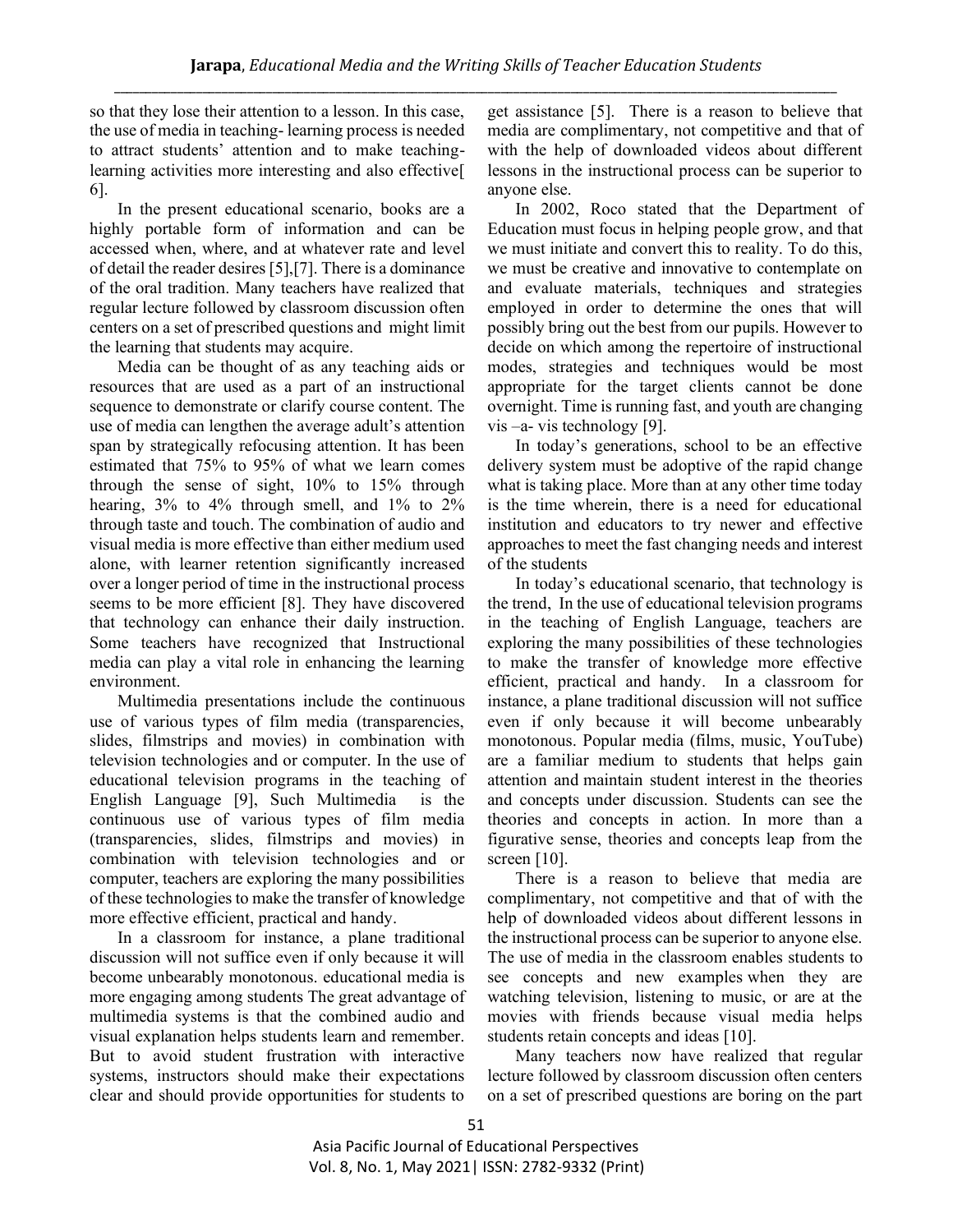of learners. Some teachers have recognized that the use of media in the instructional process seems to be more efficient and interesting. They have discovered that technology can enhance their daily instruction, thus erasing misconcepcion that teaching English is a difficult and challenging one.

## **OBJECTIVES OF THE STUDY**

This study focused on enhancing the writing skills of the fourth grade using two approaches specifically the traditional and the educational media approach. Specifically, it intends to determine the pre-test and post test score of the students using the traditional and educational approach; determine the mean gain score in the pre-test and post-test in the control and in the Experimental approach; and test the significant difference in the mean gain score

#### **METHODS**

## **The Research Design**

The researcher utilized the experimental type of research using the pretest and posttest control design to establish the possible basis of the effectiveness of using educational media in teaching English Language. It is experimental because it utilized a treatment to the experimental group while the control group employed the conventional method. Test was the main tool of the study.

#### **Participants**

The researcher decided to use the selected Teacher Education Students that she is handling. The researcher included total number of 60 students. These students were considering as normally distributed in terms of intelligence, physical abilities and other personal factors. Matched pair was utilized in the selection of the control and experimental groups.

# **Instruments**

The researcher used down loaded Educational Videos in which the researcher asked the help of her co faculty for the validation of the downloaded educational videos. She also asked the assistance of another faculty for the checking of the lesson plans. 40 item Pre Test and Post Test was also prepared by the researcher based on the topics discussed following the table of specifications.

# **Procedures**

After the completion of the needed requirements and approval from the higher authorities, the researcher conducted study for almost a month using the chosen topics for discussion. The researcher met the experimental and the control groups on their assigned schedules on the same venue and time to eliminate bias or other factors that may affect the acquisition of knowledge. The researcher discussed the topics to the control group using the conventional or traditional method and then let the experimental group watched the downloaded educational video using the same learning competencies.

#### **Data Analysis**

Performance of students who belong to the controlled and experimental group were based on the result of their written output about writing different forms of communication. After the discussion and viewing of the downloaded educational media, both group of students performed tasks of answering questions about the discussed and viewed topics.

The data gathered were analyzed statistically to find out if there is a significant difference between the post test scores of the two groups using paired sample t-test at 0.05 alpha level.



*Figure 1. Grade and Average of the Two Groups of Respondents*

Figure 1 shows the average of the students during their previous year. The grade average of the students who belong to experimental group is 82.53 while the students who belong to the control group is 82.56. It shows that students were considered as normally distributed in terms of intelligence, physical abilities and other personal factors. Match pair was utilized in the selection of the control and experimental group.

Asia Pacific Journal of Educational Perspectives Vol. 8, No. 1, May 2021| ISSN: 2782-9332 (Print)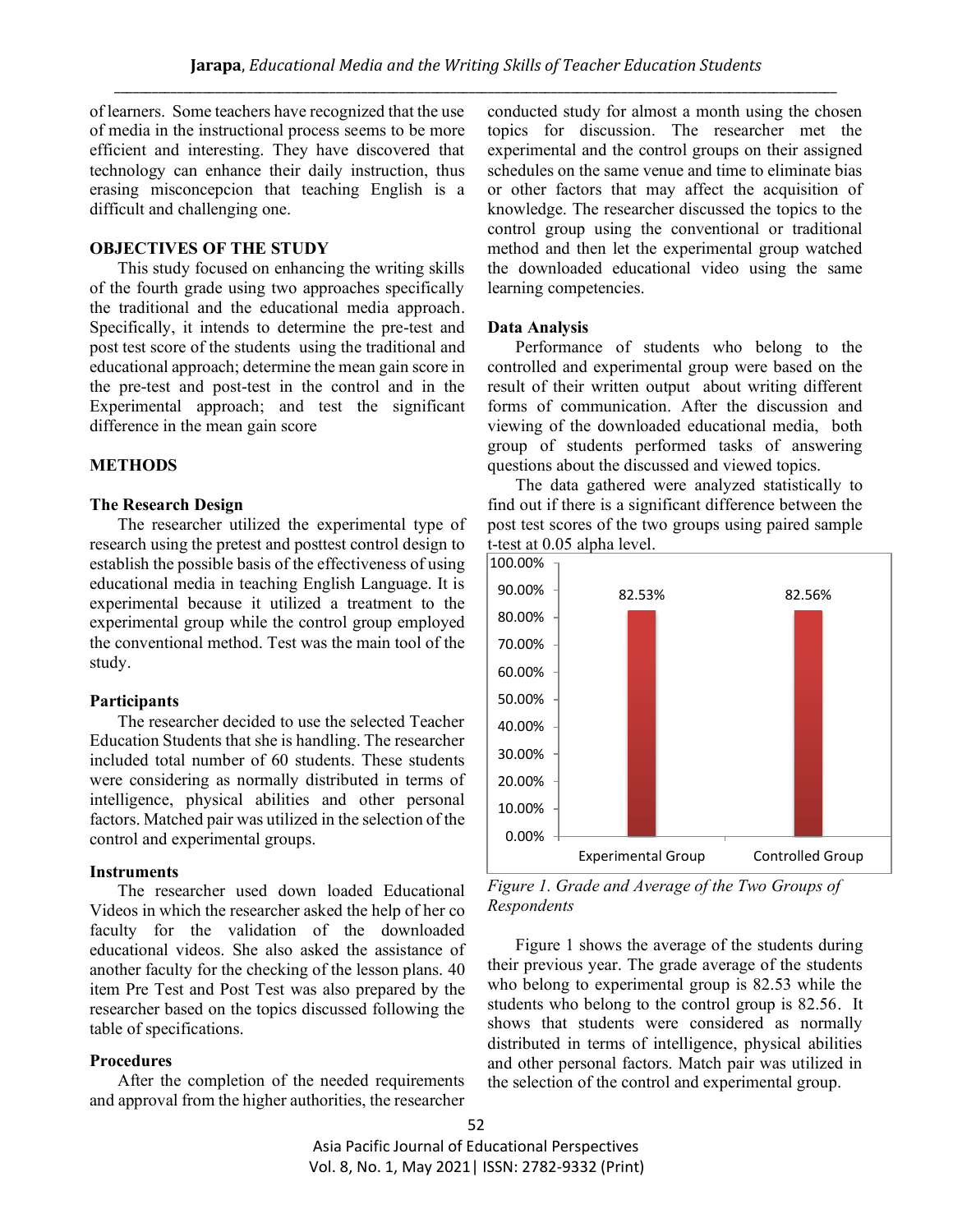| Scale of the<br>scores gained | <b>Experimental</b><br>Group | <b>Controlled</b><br>Group |
|-------------------------------|------------------------------|----------------------------|
| by the                        |                              |                            |
| students                      |                              |                            |
| 36-40                         |                              |                            |
| 31-35                         |                              |                            |
| $26 - 30$                     | 3                            | 4                          |
| $21 - 25$                     | 6                            | 6                          |
| $16 - 20$                     | 8                            | 10                         |
| 11-15                         | 10                           |                            |
| $6-10$                        | 2                            | 2                          |
| $1-5$                         |                              |                            |
| <b>Total</b>                  | 30                           | 30                         |
| Mean                          | 18.07                        | 17.80                      |
| <b>SD</b>                     | 5.87                         | 6.39                       |

Table 1. Pre Test Scores of Experimental and

Table 1 shows the Pre- test Scores of the two groups. Scale of students' scores in their pre test performance was indicated in column 1while number of students gained the given scores were stipulated in the second and third column. Table1 also hows the mean pre-test and post test results of the students who belong to Controlled and experimental group . Controlled group shows that the Pre-test is 17.80 with an SD of 6.39 and the Post test is 29.03.While in the experimental group, it shows that the Pre-test is 18.07 with an SD of 5.87

Table 2. Post Test Scores of Experimental and Controlled Group

| <b>Scale</b> | <b>Controlled</b><br><b>Experimental</b> |       |
|--------------|------------------------------------------|-------|
|              | Group                                    | Group |
| $36 - 40$    | 18                                       | 2     |
| $31 - 35$    | 11                                       | 9     |
| $26 - 30$    | 1                                        | 12    |
| $21 - 25$    |                                          | 7     |
| $16 - 20$    |                                          |       |
| $11 - 15$    |                                          |       |
| $6 - 10$     |                                          |       |
| $1-5$        |                                          |       |
| <b>Total</b> | 30                                       | 30    |
| Mean         | 35.83                                    | 29.03 |
| <b>SD</b>    | 2.41                                     | 4.19  |

Table 2 shows the scores of the two groups for questions given in the post test which has mean of 35.83 and with an SD of 2.41 for experimental group, while the mean for Controlled group is 29.03 and SD of 4.19. It is observed that experimental group performed better in the post test than the controlled group.

As said in the study of Fosnot (2009), multimedia documents provide a means of communicating and storing nformation. Since such documents are used in electronic format only, many variations in viewing result as each user controls the order and manner of interacting with each element in the document.In addition, multi media documents can also be designed to receive information from the reader and process it to provide individualized responses. This interactivity adds a new dimension to the reading/ writing process and capabilities of reading and writing [11].



*Figure 2. Pre-Test and Post-Test Result of the Experimental and Controlled Group*

As also shown in figure 2, that experimental group performed better in the post test than the controlled group. Students learn when the teacher discusses the lesson but there was more retention when students see additional images and illustrations using media of the lessons being discussed.

Table 3. Mean Gain Scores in the Pre-Test and Post Test of the Control and Experimental Group

| Group        | Mean  | SD   |
|--------------|-------|------|
| Experimental | 18.16 | 6.07 |
| Controlled   | 11.23 | 5.51 |

Table 3 shows the mean gain scores in the pretest and in the post test of the control and experimental group. The difference of the mean in pretest and posttest using the experimental method has the higher mean of 18.16 and SD of 6.07 than the Control group which has lower mean score of 11.23 with an SD of 5.51. It can clearly see that the mean score of the pupils in control group using the traditional method in teaching writing skills is lower than experimental group

Asia Pacific Journal of Educational Perspectives Vol. 8, No. 1, May 2021| ISSN: 2782-9332 (Print)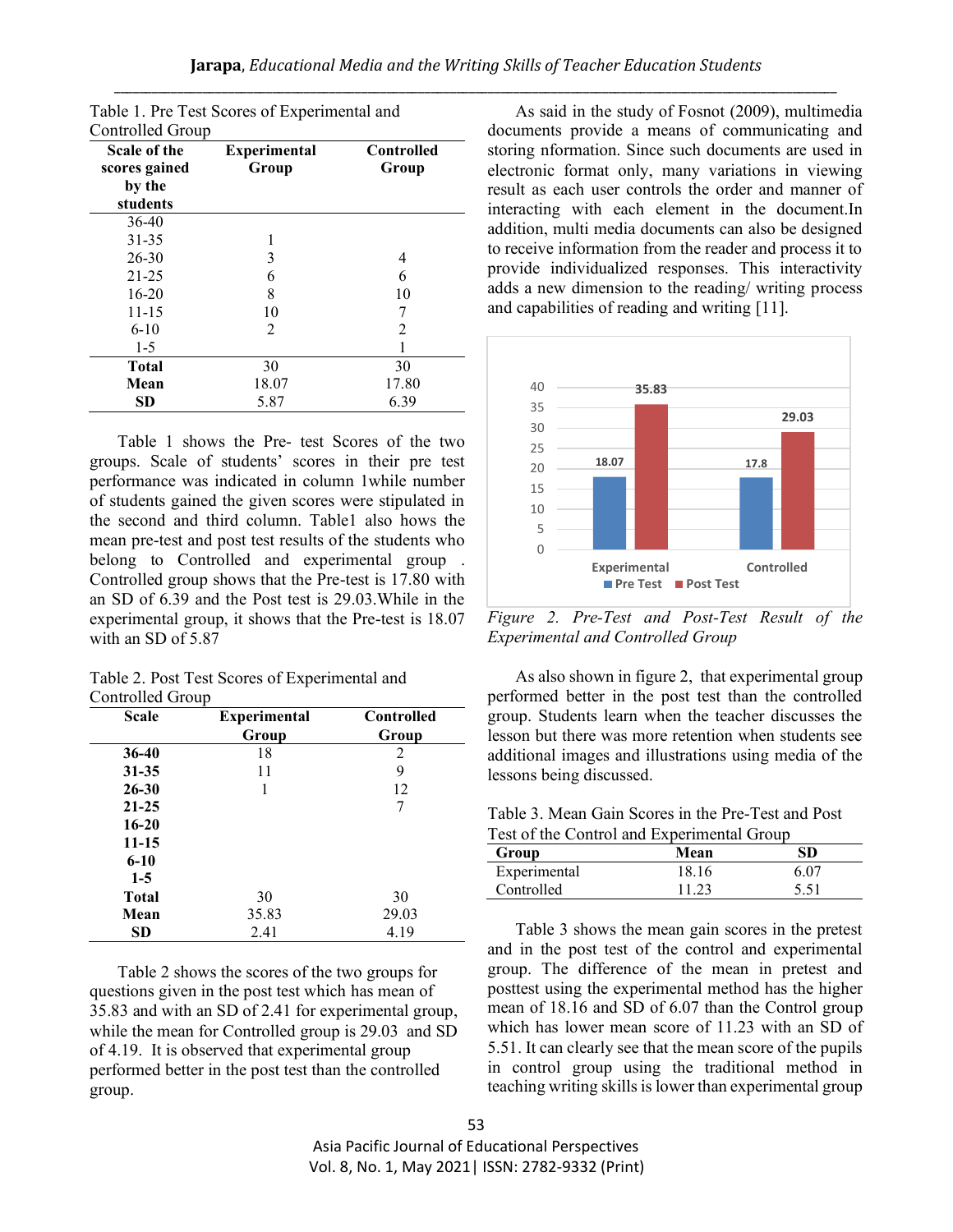using the downloaded educational media in the writing skills of the teacher education students which reveals that students who viewed the films performed better on the comprehensive examination at the end of the unit on the retention rate three weeks later.

In another study of VanDeweghe (2004), he suggested that films and programs can target and motivate writing. They offer suggestions for using the popular media to generate topics for a composition workshop designed for the college writer but adoptable for secondary school students. They concentrate on advertising images but also use movies, magazines, and television series to help foster critical thinking while writing. The workshop is built around a sequence of analogies between what the students already know experientially as viewers of film and television and what they need to know as writers of essay [12].

Table 4. The t-test of Difference in the Mean Gain Scores of the Control and Experimental

| Group                                                            | Mean  | Mean              | t-Value   | D-    |
|------------------------------------------------------------------|-------|-------------------|-----------|-------|
|                                                                  |       | <b>Difference</b> |           | value |
| Experimental                                                     | 17.67 | 6.44              | $4.269**$ | -000  |
| Control                                                          | 11.23 |                   |           |       |
| Legend: $*_p$ < .05 significant; $*_p$ < .01: Highly significant |       |                   |           |       |

As shown in table 4 is the test of difference in the mean gain scores of the control and experimental groups. The results show that the experimental group had a higher mean gain score than the control group when tested at 0.05 level of significance. The computed p- value is .000 which is less than 0.05 level of significance which indicate that the group exposed to the treatment significantly gained more score than the control group.

This is indicative that the students using the educational media approach had performed differently from those in the control group. This is related to the idea of Solomon [13] that multi media based learning is becoming increasingly common. It may have limitations and certainly should not be seen as a substitute for face- to- face interaction, it does have numerous advantages for teacher's professional development. Firstly, the information contained in the internet is unlimited and evolving, up to date, inexpensive and searchable. It also reflects the views of many authors and sources of information. Secondly, multi media professional development experiences can be inter active and involve synchronous interaction and take place at anytime and any place.

## **CONCLUSION AND RECOMMENDATION**

 The hypothesis that there is no significant difference in the mean gain scores of the pre-test and post- test of the pupils in the control and experimental group have been rejected. Likewise, this study further confirmed that using the modern method of teaching such as Computer aided Instruction and Educational Media provides greater learning retention of lessons learned. Furthermore, it can also be inferred that the use of Educational Media triggered the learner's excitement. Thus, the students were able to understand the topics given better.

In this time of pandemic, using online classes and obeying the government of no face to face inter action, downloaded educational media will be of great help to the teachers to help students understand the lessons better while staying at home.

English teachers may assess and evaluate their present method of teaching if their method is still effective in teaching writing and they should integrate downloaded Educational Media Approach in their present style of teaching to make sure that the learning process will be more effective, thus, erasing the common misconception that teaching writing is difficult, boring and not interesting one.

Teachers should share with their colleagues their experiences and materials using the downloaded Educational Media project approach for the benefits of their students and the generations to come.

School administrators can realize that there is a need for them to study new provisions as to the use of Educational Media Approach in teaching writing skills in order to provide better quality education to the pupils. This can be done by providing a separate room as an Audio Visual room which will contain all the educational media available in the school, enabling the teachers to use them whenever there is a certain topic which requires the use of educational media to make sure that the learning process of the pupils will be more effective.

Administrators may provide audio- visual room inside the campus where there will be a library of visual aids such as CD and DVD's or downloaded videos previously used by the teachers or those which are available in the market being sold by the TV networks or seen in the internet which can be used in a certain topic or in relation to the subject matter, thus, makes the students to have something to look forward to in attending the subject.

Other researchers can also use this study in other disciplines. This is to know the effect of the

Asia Pacific Journal of Educational Perspectives Vol. 8, No. 1, May 2021| ISSN: 2782-9332 (Print)